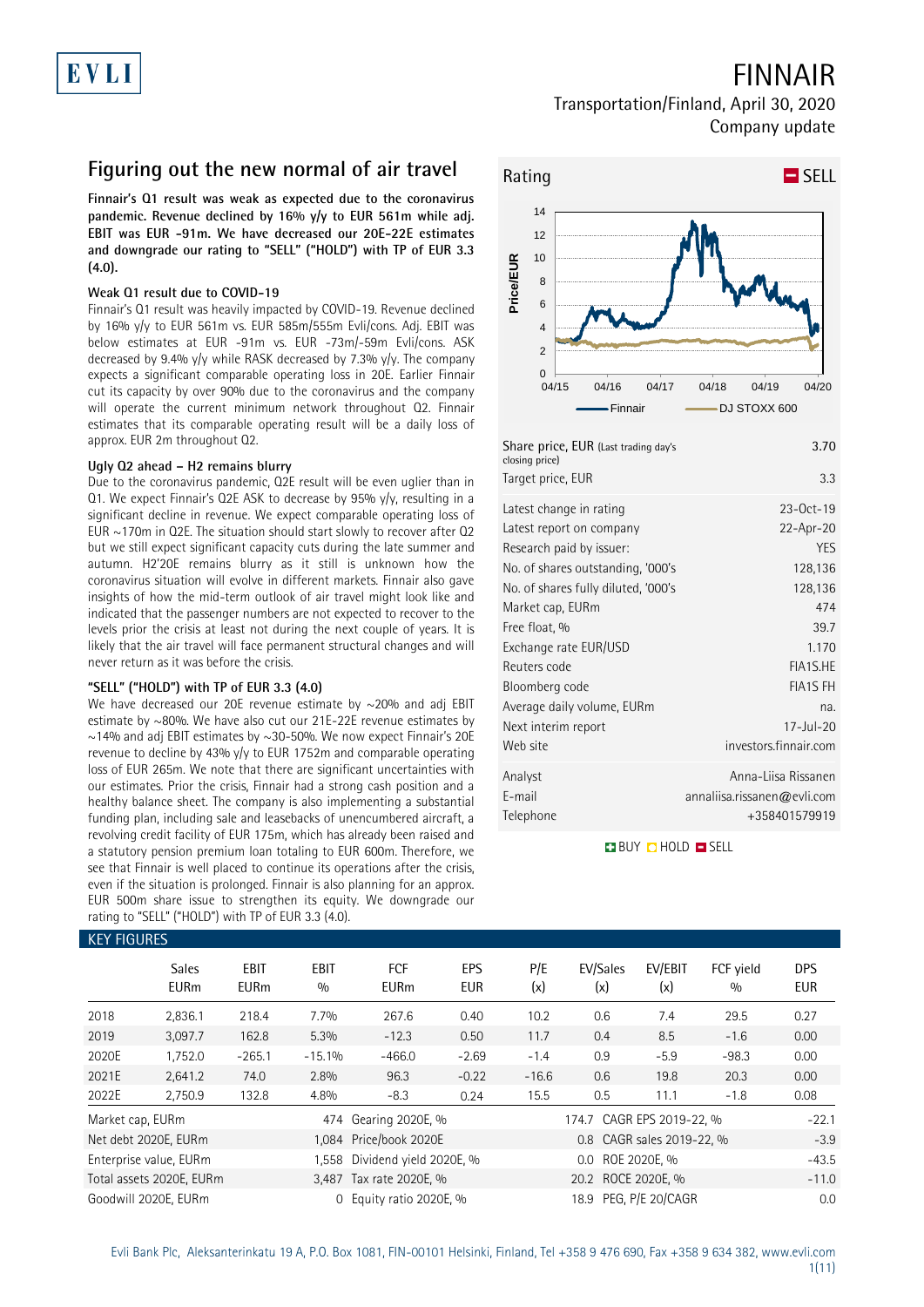# EVLI EQUITY RESEARCH **FINNAIR**

### Transportation/Finland, April 30, 2020 Company update

|                            |            | <b>Estimates</b> |             |                |                |                                  |                |              |            |              |
|----------------------------|------------|------------------|-------------|----------------|----------------|----------------------------------|----------------|--------------|------------|--------------|
| İfinnair                   | 2017       | 2018             | 2019        | 2020           | 2020E          | 2020E                            | 2020E          | 2020E        | 2021E      | 2022E        |
| <b>EURm</b>                | <b>FY</b>  | <b>FY</b>        | <b>FY</b>   | Q <sub>1</sub> | Q <sub>2</sub> | Q <sub>3</sub>                   | Q <sub>4</sub> | $\mathsf{F}$ | BY         | $\mathsf{F}$ |
| Passengers (thousands)     | 11905      | 13281            | 14650       | 2656           | 209            | 2314                             | 3001           | 8180         | 12737      | 13114        |
| y/y change                 | 10%        | 12%              | 10 %        | $-16%$         | $-95%$         | $-4.3$ %                         | $-14%$         | $-44.96$     | 56 %       | 3%           |
| ASK (mkm)                  | 36922      | 42 386           | 47 190      | 9671           | 659            | 7 1 4 5                          | 9926           | 27 401       | 41726      | 42 960       |
| y/y change                 | 9%         | 15%              | 11.96       | $-9%$          | $-95%$         | $-43%$                           | $-14%$         | $-42%$       | 52 %       | 3%           |
| RPK (mkm)                  | 30 749     | 34 660           | 38 538      | 7025           | 479            | 5722                             | 7 5 6 4        | 20 791       | 33 080     | 34 061       |
| v/v change                 | 14%        | 13%              | 11%         | $-16%$         | $-95%$         | $-47%$                           | $-17%$         | $-46%$       | 5.9 %      | 3%           |
| Load factor (RPK/ASK), PLF | 83.3 %     | 81.8 %           | 81.7%       | 72.6 %         | 72.8 %         | 80.1 %                           | 76.2 %         | 75.9 %       | 79.3 %     | 79.3 %       |
| y/y change                 | $3.5% - p$ | $-1.5% - p$      | $-0.1% - p$ | $-5.7% - p$    | $-9.7% - p$    | $-6.1% - p$                      | $-2.8% - D$    | $-5.8% - p$  | $3.4% - p$ | $0.0% - p$   |
| Total revenue              | 2569       | 2835             | 3098        | 561            | 67             | 475                              | 649            | 1752         | 2641       | 2751         |
| YoY change                 | 11%        | 10%              | 9%          | $-16.96$       | $-9196$        | $-45%$                           | $-16%$         | $-43%$       | 51 %       | 4 %          |
| Other income               | 77         | 74               | 56          | 14             | $\overline{0}$ | 5                                | 5              | 24           | 52         | 52           |
| Staff costs                | $-423$     | $-500$           | $-535$      | $-136$         | $-37$          | $-79$                            | $-123$         | $-375$       | $-474$     | $-491$       |
| v/v change                 | 17%        | 18 %             | 7%          | 5 %            | $-73%$         | $-40%$                           | $-10%$         | $-30%$       | 26 %       | 3%           |
| % of revenue               | 16 %       | 18 %             | 17%         | 24 %           | 55 %           | 17%                              | 19 %           | 21%          | 18 %       | 18 %         |
| lFuel                      | $-472$     | $-581$           | $-687$      | $-144$         | $-19$          | $-96$                            | $-124$         | $-384$       | $-530$     | $-511$       |
| v/v change                 | $-4.96$    | 23 %             | 18 %        | $-1.96$        | $-90%$         | $-49%$                           | $-27%$         | $-44.96$     | 38 %       | $-4%$        |
| % of revenue               | 18 %       | 20 %             | 22 %        | 26 %           | 28 %           | 20 %                             | 19%            | 22 %         | 20 %       | 19 %         |
| Other OPEX                 | $-1314$    | $-1330$          | $-1444$     | $-304$         | $-94$          | $-226$                           | $-310$         | $-934$       | $-1263$    | $-1307$      |
| y/y change                 | 4%         | 1%               | 9 %         | $-13%$         | $-74%$         | $-40%$                           | $-14%$         | $-35%$       | 35 %       | 3%           |
| % of revenue               | 51 %       | 47%              | 47 %        | 54 %           | 140 %          | 48 %                             | 48 %           | 53 %         | 48 %       | 48 %         |
| Comparable EBITDA          | 300        | 501              | 488         | $-9$           | $-83$          | 78                               | 97             | 83           | 426        | 494          |
| Depreciation               | $-129$     | $-294$           | $-325$      | $-83$          | $-86$          | $-88$                            | $-92$          | $-349$       | $-352$     | $-361$       |
| Comparable EBIT            | 171        | 218              | 163         | $-91$          | $-169$         | $-10$                            | 5              | $-265$       | 74         | 133          |
| Comp. EBIT-%               | 6.6%       | 7.7%             | 5.3%        | $-16.2%$       | $-251%$        | $-2.1%$                          | 0.7%           | $-15.1%$     | 2.8%       | 4.8 %        |
| IAC & fair value changes   | 54         | 49               | $-3$        | $-4$           | $\Omega$       | $\Omega$                         | C              | $-4$         | $\Omega$   | $\Omega$     |
| EBIT                       | 225        | 256              | 160         | $-96$          | $-169$         | $-10$                            |                | $-270$       | 74         | 133          |
|                            |            |                  |             |                |                | Sources: Finnair, Evli estimates |                |              |            |              |



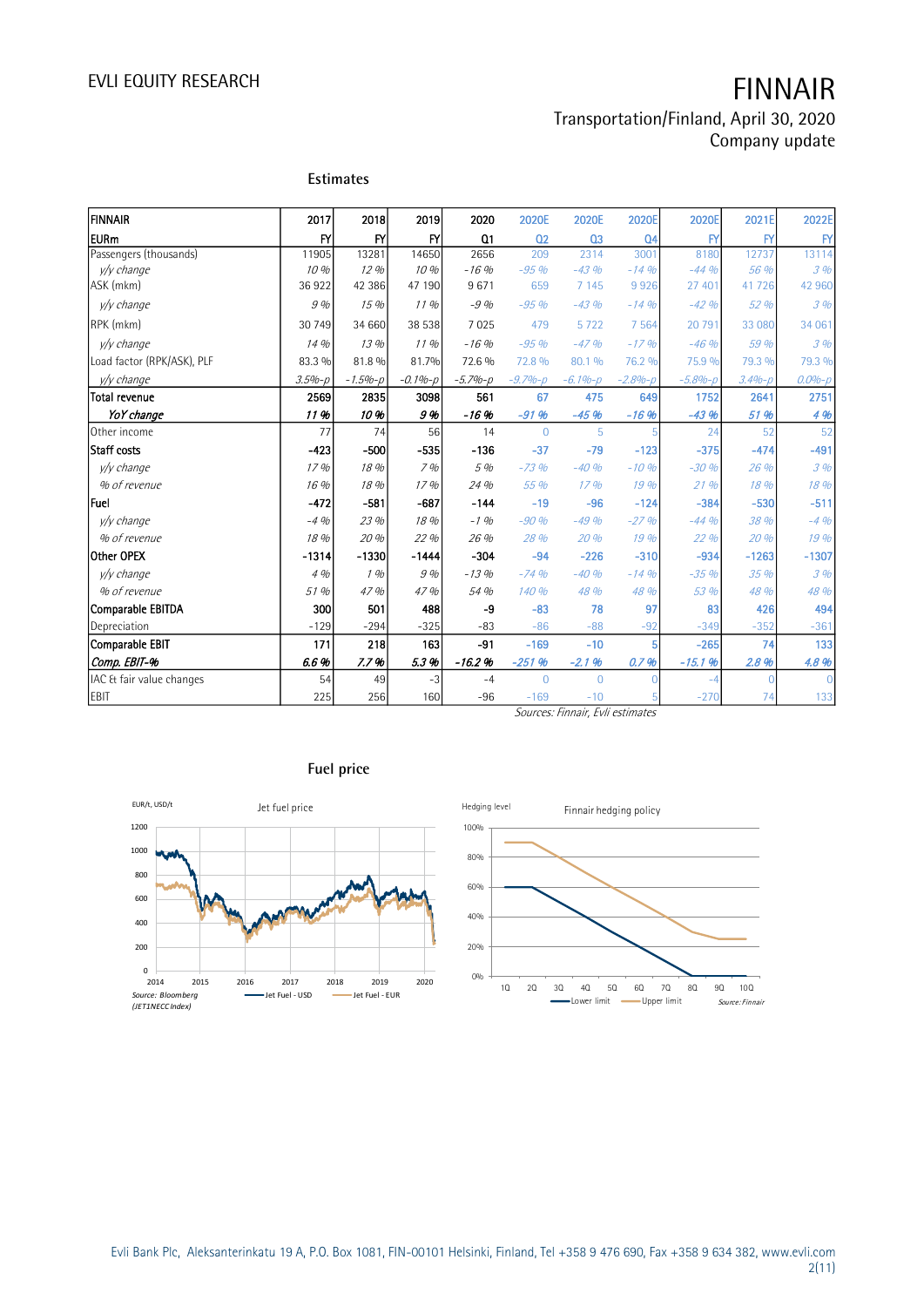# EVLI EQUITY RESEARCH **FINNAIR**

### Transportation/Finland, April 30, 2020 Company update

### **Valuation**

|                                                        | <b>MCAP</b> |           | EV/EBITDA EV/EBITDA EV/EBITDA |           | EV/EBIT  | EV/EBIT | EV/EBIT | P/E            | P/E      | P/E    | P/B       | P/B     | P/B     |
|--------------------------------------------------------|-------------|-----------|-------------------------------|-----------|----------|---------|---------|----------------|----------|--------|-----------|---------|---------|
| <b>FINNAIR PEER GROUP</b>                              | local FX    | 20        | 21                            | 22        | 20       | 21      | 22      | 20             | 21       | 22     | 20        | 21      | 22      |
| <b>Primary European peers</b>                          |             |           |                               |           |          |         |         |                |          |        |           |         |         |
| <b>SAS AB</b>                                          | 3302        | 4.4x      | 3.3x                          | 3.9x      | 26.1x    | 10.4x   | 11.3x   |                | 3.1x     | 2.5x   | 0.8x      | 0.6x    | 0.5x    |
| International Consolidated Airlines Group              | 4573        | 4.8x      | 2.7x                          | 2.6x      | 32.2x    | 4.9x    | 4.4x    |                | 3.2x     | 2.6x   | 0.9x      | 0.7x    | 0.7x    |
| Air France-KLM SA                                      | 1962        | 7.9x      | 2.5x                          | 2.3x      |          | 11.3x   | 7.3x    |                | 8.3x     | 3.3x   | 2.0x      | 1.7x    | 1.3x    |
| Deutsche Lufthansa AG                                  | 4055        | 68.1x     | 3.0x                          | 2.8x      |          | 9.1x    | 6.1x    |                | 5.8x     | 3.3x   | 0.5x      | 0.4x    | 0.4x    |
| Norwegian Air Shuttle ASA                              | 828         | 8.9x      | 6.0x                          | 5.5x      | 377.3x   | 17.7x   | 14.8x   |                | 1.4x     | 0.7x   | 0.3x      | 0.3x    | 0.2x    |
| <b>Other European peers</b>                            |             |           |                               |           |          |         |         |                |          |        |           |         |         |
| Aegean Airlines SA                                     | 421         |           |                               | 3.0x      |          |         | 7.7x    | 9.7x           | 5.2x     | 5.6x   | 1.4x      | 1.2x    | 1.1x    |
| easyJet plc                                            | 2546        | 34.6x     | 4.9x                          | 3.6x      |          | 12.6x   | 6.7x    |                | 14.0x    | 6.4x   | 1.0x      | 1.0x    | 0.9x    |
| Ryanair Holdings Plc                                   | 11485       | 16.5x     | 6.1x                          | 4.8x      | 73.8x    | 9.7x    | 7.7x    | 156.6x         | 10.0x    | 7.3x   | 2.1x      | 1.8x    |         |
| Wizz Air Holdings Plc                                  | 2514        | 8.4x      | 4.3x                          | 2.5x      | 170.9x   | 8.4x    | 4.4x    |                | 12.0x    | 14.7x  | 2.4x      | 2.0x    | 2.4x    |
| North American peers                                   |             |           |                               |           |          |         |         |                |          |        |           |         |         |
| American Airlines Group, Inc.                          | 5341        |           | 8.3x                          | 6.2x      |          | 16.6x   | 10.9x   |                | 7.9x     | 4.0x   |           | 8.0x    | 2.1x    |
| Delta Air Lines, Inc.                                  | 17426       |           | 5.0x                          | 4.1x      |          | 8.7x    | 6.6x    |                | 8.0x     | 5.8x   | 1.5x      | 1.3x    | 1.3x    |
| JetBlue Airways Corporation                            | 2732        | 53.3x     | 4.6x                          | 3.0x      |          | 8.3x    | 4.9x    |                | 8.2x     | 5.0x   | 0.5x      | 0.5x    | 0.4x    |
| Southwest Airlines Co.                                 | 15760       |           | 4.8x                          | 3.5x      |          | 7.4x    | 5.2x    |                | 11.3x    | 7.9x   | 1.4x      | 1.3x    | 1.1x    |
| Spirit Airlines, Inc.                                  | 1053        | 49.4x     | 6.1x                          | 3.7x      |          | 9.4x    | 6.1x    |                | 6.2x     | 3.8x   | 0.5x      | 0.4x    | 0.3x    |
| Primary European peers median                          |             | 7.9x      | 3.0x                          | 2.8x      | 32.2x    | 10.4x   | 7.3x    | $\blacksquare$ | 3.2x     | 2.6x   | 0.8x      | 0.6x    | 0.5x    |
| Finnair (Evli est)*                                    |             | 18.7x     | 3.4x                          | 3.0x      | $-5.9x$  | 19.8x   | 11.1x   | $-1.4x$        | $-16.6x$ | 15.5x  | 0.8x      | 0.8x    | 0.8x    |
| Finnair discount/premium to primary peer group median* |             | 136 %     | 13 %                          | 8 %       | $-11896$ | 91%     | 52 %    | $\sim$         | $-623%$  | 499 %  | $-1.96$   | 30 %    | 46 %    |
|                                                        |             |           |                               |           |          |         |         |                |          |        |           |         |         |
|                                                        |             | Div yield | Div yield                     | Div yield | EBIT-%   | EBIT-%  | EBIT-%  | ROCE-%         | ROCE-%   | ROCE-% | $ROE-0$   | $ROE-9$ | $ROE-0$ |
| <b>FINNAIR PEER GROUP</b>                              | Ticker      | 20        | 21                            | 22        | 20       | 21      | 22      | 20             | 21       | 22     | 20        | 21      | 22      |
| <b>Primary European peers</b>                          |             |           |                               |           |          |         |         |                |          |        |           |         |         |
| <b>SAS AB</b>                                          | SAS-SE      | $0.0\%$   | $0.0\%$                       | $0.0\%$   | $2.3\%$  | 5.4%    | 6.1%    | 3.0%           | 7.2%     | 8.0%   | $-4.3%$   | 19.7%   | 20.8%   |
| International Consolidated Airlines Group              | IAG-GB      | 3.5%      | 7.8%                          | 10.7%     | 2.5%     | 12.3%   | 13.7%   | 2.0%           | 11.8%    | 13.1%  | $-5.2%$   | 22.3%   | 25.9%   |
| Air France-KLM SA                                      | AF-FR       | 0.1%      | 0.1%                          | 2.0%      | $-8.0%$  | 3.5%    | 5.5%    | $-8.9%$        | 4.9%     | 7.7%   | $-152.3%$ | 21.1%   | 38.7%   |
| Deutsche Lufthansa AG                                  | LHA-DE      | 1.1%      | 3.8%                          | 5.5%      | $-11.0%$ | 4.2%    | 6.7%    | $-9.8%$        | 5.1%     | 8.4%   | $-28.0%$  | 7.5%    | 12.9%   |
| Norwegian Air Shuttle ASA                              | NAS-NO      | $0.0\%$   | $0.0\%$                       | 3.3%      | 0.4%     | 8.1%    | 9.2%    | 0.2%           | 4.5%     | 5.1%   | $-61.5%$  | 18.3%   | 26.3%   |
| <b>Other European peers</b>                            |             |           |                               |           |          |         |         |                |          |        |           |         |         |
| Aegean Airlines SA                                     | AEGN-GR     | 4.7%      | 10.0%                         | 8.9%      | 5.8%     | 9.1%    | 8.5%    | 8.6%           | 15.4%    | 15.5%  | 14.3%     | 22.0%   | 19.0%   |
| easyJet plc                                            | EZJ-GB      | 1.9%      | 3.9%                          | 8.6%      | $-10.1%$ | 5.3%    | 9.0%    | $-6.8%$        | 5.0%     | 8.9%   | $-15.0%$  | 6.9%    | 13.7%   |
| Ryanair Holdings Plc                                   | RY4C-IE     | 0.3%      | $0.3\%$                       |           | $3.1\%$  | 16.1%   | 16.8%   | 1.8%           | 11.8%    | 15.2%  | 1.4%      | 18.2%   |         |
| Wizz Air Holdings Plc                                  | WIZZ-GB     | $0.0\%$   | $0.0\%$                       |           | 1.1%     | 15.0%   | 13.7%   | 0.6%           | 10.9%    | 8.2%   | $-4.3%$   | 16.4%   | 16.4%   |
| North American peers                                   |             |           |                               |           |          |         |         |                |          |        |           |         |         |
| American Airlines Group, Inc.                          | AAL-US      | 1.8%      | 1.5%                          | 2.0%      | $-13.3%$ | 5.2%    | 6.9%    | $-9.0%$        | 4.9%     | 7.4%   |           | 101.7%  | 53.6%   |
| Delta Air Lines, Inc.                                  | DAL-US      | 1.2%      | $0.0\%$                       | 1.7%      | $-18.1%$ | 10.3%   | 11.6%   | $-8.0%$        | 7.3%     | 8.7%   | $-35.5%$  | 16.8%   | 23.1%   |
| JetBlue Airways Corporation                            | JBLU-US     | $0.0\%$   | $0.0\%$                       | $0.0\%$   | $-3.9%$  | 8.7%    | 11.5%   | $-2.0%$        | 5.8%     |        | $-9.4%$   | 5.9%    | 8.0%    |
| Southwest Airlines Co.                                 | LUV-US      | 1.0%      | 0.9%                          | 1.8%      | $-14.4%$ | 11.3%   | 13.0%   | $-9.0%$        | 11.0%    | 15.1%  | $-16.1%$  | 11.3%   | 13.5%   |
| Spirit Airlines, Inc.                                  | SAVE-US     | 0.0%      | $0.0\%$                       | $0.0\%$   | $-1.0%$  | 10.6%   | 11.6%   | $-0.4%$        | 5.4%     |        | $-13.3%$  | 6.9%    | 8.4%    |
| Primary European peers median                          |             | 0.1%      | 0.1%                          | 3.3%      | 0.4%     | 5.4%    | 6.7%    | 0.2%           | 5.1%     | 8.0%   | $-28.0%$  | 19.7%   | 25.9%   |
| Finnair (Evli est)*                                    | FIA1S-FI    | 0.0%      | 0.0%                          | 2.1%      | $-15.1%$ | 2.8%    | 4.8%    | $\blacksquare$ | 3.2%     | 5.6%   | $-43.5%$  | $-4.7%$ | 5.0%    |

Source: Factset, Evli Research Note: Our model treats Finnair's EUR 200m hybrid bond as 100% equity. Our estimates exclude IAC and fair value changes, but include hybrid interest.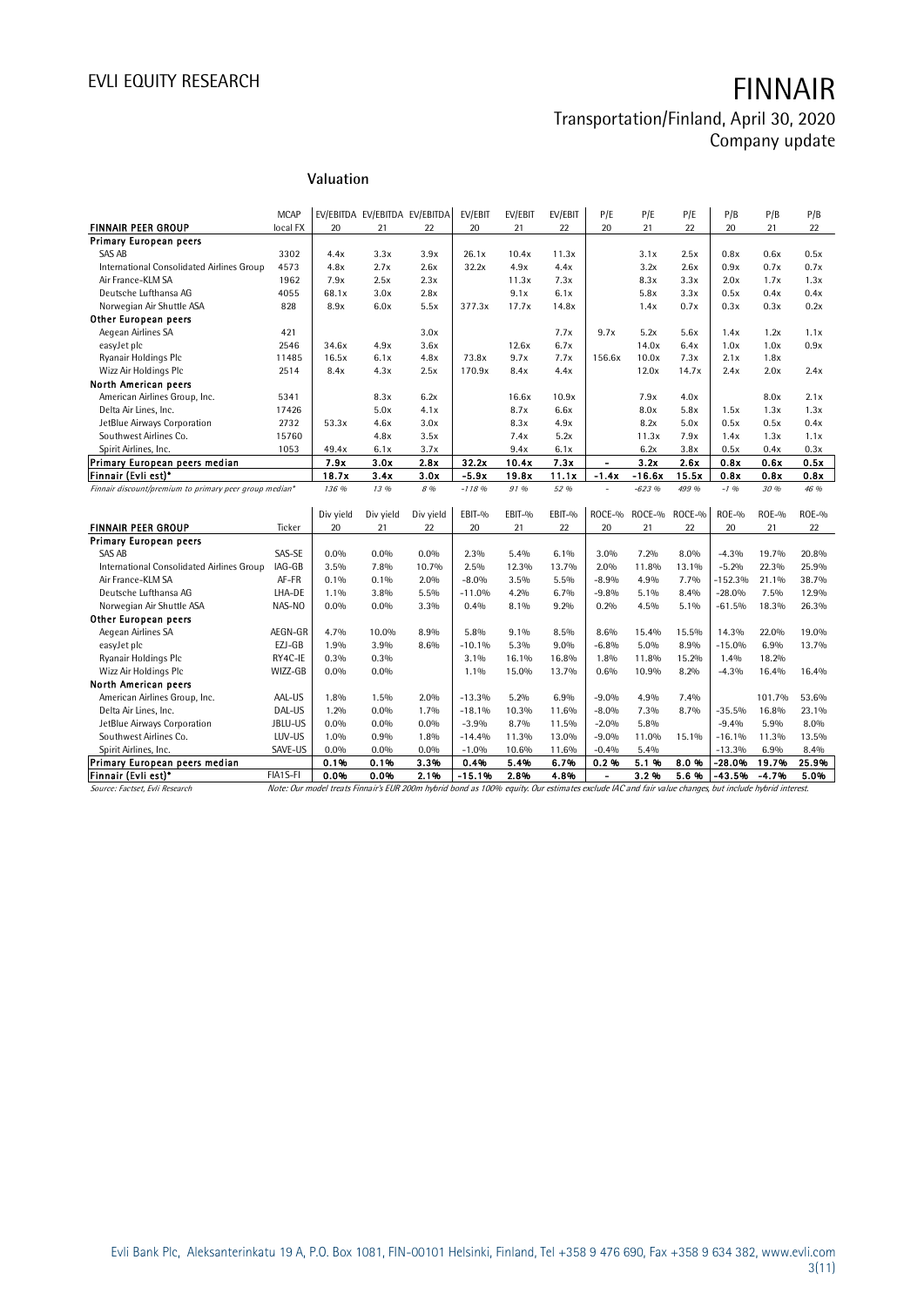| <b>INTERIM FIGURES</b>               |         |        |         |        |         |          |          |         |         |          |         |         |
|--------------------------------------|---------|--------|---------|--------|---------|----------|----------|---------|---------|----------|---------|---------|
| EVLI ESTIMATES, EURm                 | 201901  | 201902 | 201903  | 201904 | 2019    | 202001   | 2020Q2E  | 2020Q3E | 2020Q4E | 2020E    | 2021E   | 2022E   |
| Net sales                            | 668.3   | 789.1  | 865.4   | 774.9  | 3,097.7 | 561.2    | 67.3     | 474.9   | 648.6   | 1,752.0  | 2,641.2 | 2,750.9 |
| EBITDA                               | 60.2    | 125.6  | 181.8   | 120.7  | 488.2   | $-8.6$   | $-82.8$  | 78.1    | 96.6    | 83.4     | 426.5   | 493.5   |
| EBITDA margin (%)                    | 9.0     | 15.9   | 21.0    | 15.6   | 15.8    | $-1.5$   | $-123.0$ | 16.4    | 14.9    | 4.8      | 16.1    | 17.9    |
| EBIT                                 | $-15.8$ | 46.9   | 100.6   | 31.2   | 162.8   | $-91.1$  | $-168.8$ | $-9.9$  | 4.6     | $-265.1$ | 74.0    | 132.8   |
| EBIT margin (%)                      | $-2.4$  | 5.9    | 11.6    | 4.0    | 5.3     | $-16.2$  | $-250.9$ | $-2.1$  | 0.7     | $-15.1$  | 2.8     | 4.8     |
| Net financial items                  | $-31.0$ | $-8.8$ | $-22.9$ | $-4.3$ | $-67.0$ | $-82.7$  | $-23.0$  | $-23.0$ | $-23.0$ | $-151.7$ | $-94.0$ | $-78.8$ |
| Pre-tax profit                       | $-46.8$ | 38.1   | 77.7    | 26.9   | 95.8    | $-173.8$ | $-191.8$ | $-32.9$ | $-18.4$ | $-416.8$ | $-20.0$ | 54.0    |
| Tax                                  | 9.7     | $-7.8$ | $-14.4$ | $-5.9$ | $-18.4$ | 35.6     | 38.4     | 6.6     | 3.7     | 84.2     | 4.0     | $-10.8$ |
| Tax rate (%)                         | 20.7    | 20.5   | 18.5    | 21.9   | 19.2    | 20.5     | 20.0     | 20.0    | 20.0    | 20.2     | 20.0    | 20.0    |
| Net profit                           | $-40.3$ | 27.1   | 60.1    | 17.8   | 64.6    | $-141.4$ | $-156.6$ | $-29.5$ | $-17.9$ | $-345.3$ | $-28.6$ | 30.6    |
| EPS                                  | $-0.31$ | 0.21   | 0.47    | 0.14   | 0.50    | $-1.10$  | $-1.22$  | $-0.23$ | $-0.14$ | $-2.69$  | $-0.22$ | 0.24    |
| EPS adjusted (diluted no. of shares) | $-0.31$ | 0.21   | 0.47    | 0.14   | 0.50    | $-1.10$  | $-1.22$  | $-0.23$ | $-0.14$ | $-2.69$  | $-0.22$ | 0.24    |
| Dividend per share                   | 0.00    | 0.00   | 0.00    | 0.00   | 0.00    | 0.00     | 0.00     | 0.00    | 0.00    | 0.00     | 0.00    | 0.08    |
| SALES, EURm                          |         |        |         |        |         |          |          |         |         |          |         |         |
| Group total                          | 668.3   | 789.1  | 865.4   | 774.9  | 3,097.7 | 561.2    | 67.3     | 474.9   | 648.6   | 1,752.0  | 2,641.2 | 2,750.9 |
| Total                                | 668.3   | 789.1  | 865.4   | 774.9  | 3,097.7 | 561.2    | 67.3     | 474.9   | 648.6   | 1,752.0  | 2,641.2 | 2,750.9 |
| SALES GROWTH, Y/Y %                  |         |        |         |        |         |          |          |         |         |          |         |         |
| Group total                          | 4.2     | 9.9    | 7.2     | 15.7   | 9.2     | $-16.0$  | $-91.5$  | $-45.1$ | $-16.3$ | $-43.4$  | 50.8    | 4.2     |
| Total                                | 4.2     | 9.9    | 7.2     | 15.7   | 9.2     | $-16.0$  | $-91.5$  | $-45.1$ | $-16.3$ | $-43.4$  | 50.8    | 4.2     |
| EBIT, EURm                           |         |        |         |        |         |          |          |         |         |          |         |         |
| Group total                          | $-15.8$ | 46.9   | 100.6   | 31.2   | 162.8   | $-91.1$  | $-168.8$ | $-9.9$  | 4.6     | $-265.1$ | 74.0    | 132.8   |
| Total                                | $-15.8$ | 46.9   | 100.6   | 31.2   | 162.8   | $-91.1$  | $-168.8$ | $-9.9$  | 4.6     | $-265.1$ | 74.0    | 132.8   |
| EBIT margin, %                       |         |        |         |        |         |          |          |         |         |          |         |         |
| Group total                          | $-2.4$  | 5.9    | 11.6    | 4.0    | 5.3     | $-16.2$  | $-250.9$ | $-2.1$  | 0.7     | $-15.1$  | 2.8     | 4.8     |
| <b>Total</b>                         | $-2.4$  | 5.9    | 11.6    | 4.0    | 5.3     | $-16.2$  | $-250.9$ | $-2.1$  | 0.7     | $-15.1$  | 2.8     | $4.8\,$ |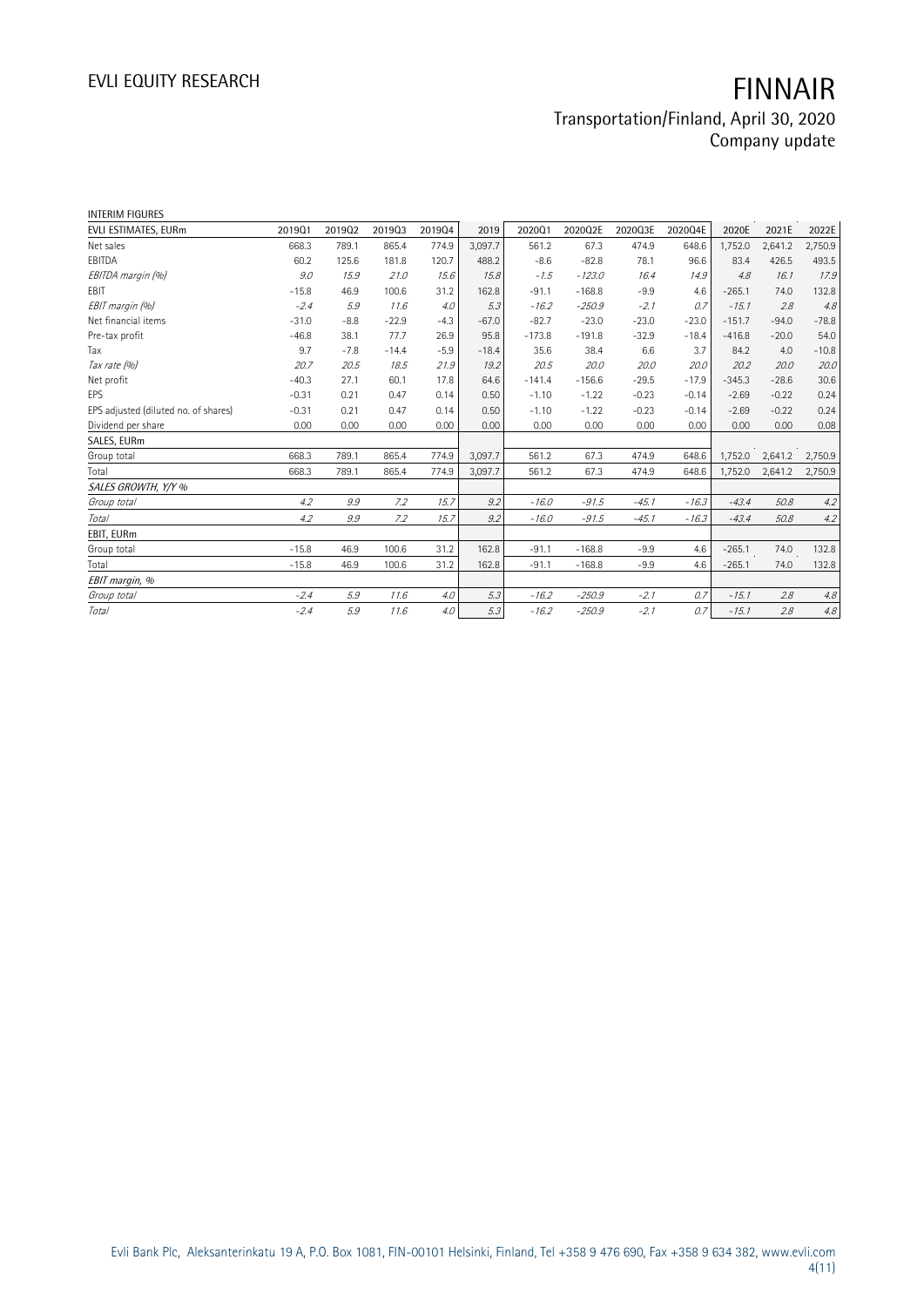| INCOME STATEMENT, EURm                   | 2015           | 2016        | 2017        | 2018                | 2019           | 2020E               | 2021E               | 2022E          |
|------------------------------------------|----------------|-------------|-------------|---------------------|----------------|---------------------|---------------------|----------------|
| Sales                                    | 2,254.5        | 2,316.8     | 2,568.4     | 2,836.1             | 3,097.7        | 1,752.0             | 2,641.2             | 2,750.9        |
| Sales growth (%)                         | $-1.3$         | 2.8         | 10.9        | 10.4                | 9.2            | $-43.4$             | 50.8                | 4.2            |
| EBITDA                                   | 131.8          | 161.0       | 299.6       | 512.6               | 488.2          | 83.4                | 426.5               | 493.5          |
| EBITDA margin (%)                        | 5.8            | 6.9         | 11.7        | 18.1                | 15.8           | 4.8                 | 16.1                | 17.9           |
| Depreciation                             | $-108.1$       | $-105.8$    | $-129.2$    | $-294.2$            | $-325.4$       | $-348.5$            | $-352.5$            | $-360.7$       |
| EBITA                                    | 23.7           | 55.2        | 170.4       | 218.4               | 162.8          | $-265.1$            | 74.0                | 132.8          |
| Goodwill amortization / writedown        | 0.0            | 0.0         | 0.0         | 0.0                 | 0.0            | 0.0                 | 0.0                 | 0.0            |
| EBIT                                     | 23.7           | 55.2        | 170.4       | 218.4               | 162.8          | $-265.1$            | 74.0                | 132.8          |
| EBIT margin (%)                          | 1.1            | 2.4         | 6.6         | 7.7                 | 5.3            | $-15.1$             | 2.8                 | 4.8            |
| Reported EBIT                            | 12.4           | 53.8        | 169.5       | 218.3               | 160.0          | $-265.6$            | 74.0                | 132.8          |
| EBIT margin (reported) (%)               | 0.6            | 2.3         | 6.6         | 7.7                 | 5.2            | $-15.2$             | 2.8                 | 4.8            |
| Net financials                           | $-8.3$         | $-10.5$     | $-13.7$     | $-129.0$            | $-67.0$        | $-151.7$            | $-94.0$             | $-78.8$        |
| Pre-tax profit                           | 15.4           | 44.7        | 156.7       | 89.4                | 95.8           | $-416.8$            | $-20.0$             | 54.0           |
| Taxes                                    | $-3.1$         | $-8.9$      | $-31.3$     | $-25.6$             | $-18.4$        | 84.2                | 4.0                 | $-10.8$        |
| Minority shares                          | 0.0            | 0.0         | 0.0         | 0.0                 | 0.0            | 0.0                 | 0.0                 | 0.0            |
| Net profit                               | $-17.8$        | 19.4        | 111.9       | 51.1                | 61.8           | $-345.8$            | $-28.6$             | 30.6           |
| Cash NRIs                                | $-11.3$        | $-1.4$      | $-0.9$      | $-0.1$              | $-2.8$         | $-0.5$              | 0.0                 | 0.0            |
| Non-cash NRIs                            | 0.0            | 0.0         | 0.0         | 0.0                 | 0.0            | 0.0                 | 0.0                 | 0.0            |
| <b>BALANCE SHEET, EURm</b>               |                |             |             |                     |                |                     |                     |                |
| Assets                                   |                |             |             |                     |                |                     |                     |                |
| Fixed assets                             | 957            | 1,189       | 1,446       | 1,547               | 1,751          | 1,822               | 1,814               | 1,819          |
| Goodwill                                 | $\mathbf 0$    | 0           | $\mathsf 0$ | $\mathsf{O}\xspace$ | $\mathbf 0$    | $\mathsf{O}\xspace$ | $\mathbf 0$         | $\mathbf 0$    |
| Right of use assets                      | $\mathbf 0$    | $\mathbf 0$ | $\mathbf 0$ | 999                 | 878            | 911                 | 924                 | 963            |
| Inventory                                | 12             | 15          | 17          | 121                 | 80             | 45                  | 53                  | 55             |
| Receivables                              | 364            | 512         | 460         | 210                 | 217            | 148                 | 205                 | 211            |
| Liquid funds                             | 708            | 814         | 965         | 1,067               | 952            | 561                 | 740                 | 770            |
| Total assets                             | 2,050          | 2,529       | 2,887       | 3,944               | 3,878          | 3,487               | 3,735               | 3,818          |
| Liabilities                              |                |             |             |                     |                |                     |                     |                |
| Shareholder's equity                     | 727            | 857         | 1,016       | 918                 | 966            | 621                 | 592                 | 622            |
| Minority interest                        | $\mathbf 0$    | $\mathbf 0$ | $\mathbf 0$ | $\mathsf{O}\xspace$ | $\overline{0}$ | $\mathbf 0$         | $\mathbf 0$         | $\mathbf 0$    |
| Convertibles                             | $\mathbf 0$    | 0           | 0           | $\mathbb O$         | $\mathbf 0$    | $\mathsf 0$         | $\mathbb O$         | $\mathbb O$    |
| Lease liabilities                        | $\mathbf 0$    | $\mathbf 0$ | 0           | 1,159               | 1,054          | 911                 | 924                 | 963            |
| Deferred taxes                           | $\overline{0}$ | 33          | 74          | 48                  | 64             | 64                  | 64                  | 64             |
| Interest bearing debt                    | 346            | 718         | 719         | 615                 | 521            | 734                 | 808                 | 809            |
| Non-interest bearing current liabilities | 682            | 519         | 566         | 285                 | 243            | 123                 | 317                 | 330            |
| Other interest-free debt                 | 201            | 339         | 428         | 811                 | 873            | 878                 | 873                 | 873            |
| <b>Total liabilities</b>                 | 2,050          | 2,529       | 2,887       | 3,944               | 3,878          | 3,487               | 3,735               | 3,818          |
| CASH FLOW, EURm                          |                |             |             |                     |                |                     |                     |                |
| + EBITDA                                 | 132            | 161         | 300         | 513                 | 488            | 83                  | 426                 | 494            |
| - Net financial items                    | -8             | $-10$       | $-14$       | $-129$              | $-67$          | $-152$              | $-94$               | $-79$          |
| - Taxes                                  | $\mathbf 0$    | 33          | $-1$        | $-52$               | $-2$           | 84                  | $\overline{4}$      | $-11$          |
| - Increase in Net Working Capital        | 43             | 56          | 57          | 50                  | $-7$           | $-16$               | 130                 | $\overline{5}$ |
| $+/-$ Other                              | $-2$           | $-19$       | 40          | $\mathbf{1}$        | $-16$          | $-13$               | $-13$               | $-13$          |
| = Cash flow from operations              | 164            | 220         | 382         | 383                 | 397            | $-13$               | 454                 | 396            |
| - Capex                                  | $-81$          | $-486$      | $-405$      | $-330$              | $-409$         | $-453$              | $-357$              | $-404$         |
| - Acquisitions                           | $\mathbf 0$    | $\mathbf 0$ | $\mathbb O$ | $\mathsf{O}\xspace$ | $\mathbf 0$    | $\mathsf{O}\xspace$ | $\mathbf 0$         | $\mathbf 0$    |
| + Divestments                            | 448            | 153         | 157         | 214                 | $\mathbf{0}$   | $\mathsf{O}\xspace$ | $\mathsf{O}\xspace$ | $\mathbf{0}$   |
| = Free cash flow                         | 531            | $-113$      | 134         | 268                 | $-12$          | $-466$              | 96                  | -8             |
| +/- New issues/buybacks                  | 231            | 110         | 60          | $-110$              | 21             | $\mathsf{O}\xspace$ | $\mathbf 0$         | $\mathbf 0$    |
| - Paid dividend                          | $\overline{0}$ | $\mathbf 0$ | $-13$       | $-38$               | $-35$          | $\overline{0}$      | $\mathbf 0$         | $\mathbf{0}$   |
| +/- Other                                | $-480$         | 108         | $-30$       | $-17$               | $-89$          | 75                  | 83                  | 39             |
| Change in cash                           | 282            | 105         | 151         | 103                 | $-116$         | $-391$              | 179                 | 31             |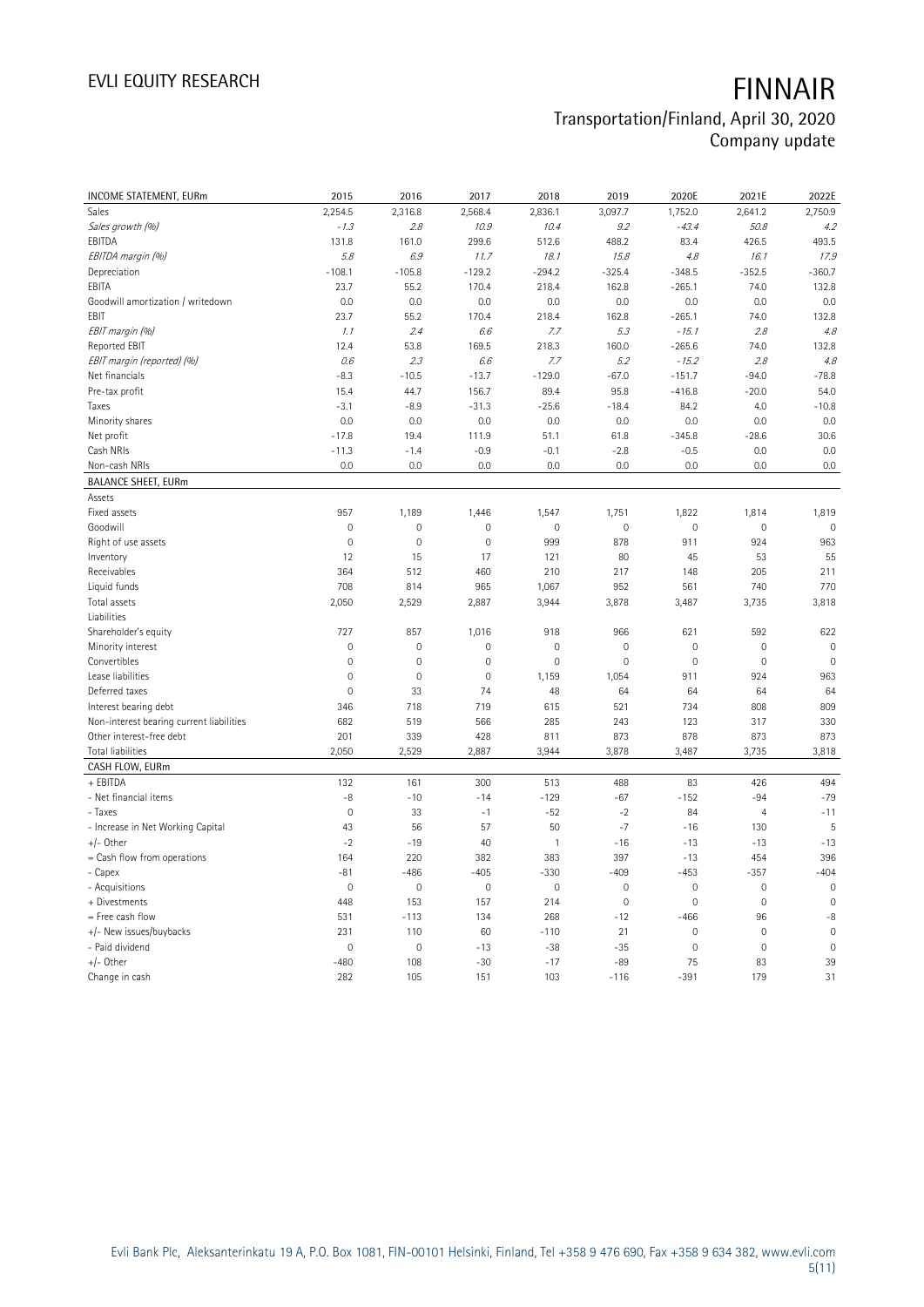| <b>KEY FIGURES</b>                                              | 2016            | 2017            | 2018            | 2019            | 2020E              | 2021E              | 2022E           |
|-----------------------------------------------------------------|-----------------|-----------------|-----------------|-----------------|--------------------|--------------------|-----------------|
| M-cap                                                           | 516             | 1,643           | 908             | 753             | 474                | 474                | 474             |
| Net debt (excl. convertibles)                                   | $-96$           | $-246$          | 707             | 623             | 1,084              | 993                | 1,001           |
| Enterprise value                                                | 420             | 1,397           | 1,615           | 1,377           | 1,558              | 1,467              | 1,475           |
| Sales                                                           | 2,317           | 2,568           | 2,836           | 3,098           | 1,752              | 2,641              | 2,751           |
| EBITDA                                                          | 161             | 300             | 513             | 488             | 83                 | 426                | 494             |
| EBIT                                                            | 55              | 170             | 218             | 163             | $-265$             | 74                 | 133             |
| Pre-tax                                                         | 45              | 157             | 89              | 96              | $-417$             | $-20$              | 54              |
| Earnings                                                        | 21              | 113             | 51              | 65              | $-345$             | $-29$              | 31              |
| Equity book value (excl. minorities)                            | 857             | 1,016           | 918             | 966             | 621                | 592                | 622             |
| Valuation multiples                                             |                 |                 |                 |                 |                    |                    |                 |
| EV/sales                                                        | 0.2             | 0.5             | 0.6             | 0.4             | 0.9                | 0.6                | 0.5             |
| EV/EBITDA                                                       | 2.6             | 4.7             | 3.2             | 2.8             | 18.7               | 3.4                | 3.0             |
| EV/EBITA                                                        | 7.6             | 8.2             | 7.4             | 8.5             | $-5.9$             | 19.8               | 11.1            |
| EV/EBIT                                                         | 7.6             | 8.2             | 7.4             | 8.5             | $-5.9$             | 19.8               | 11.1            |
| EV/OCF                                                          | 1.9             | 3.7             | 4.2             | 3.5             | $-119.5$           | 3.2                | 3.7             |
| EV/FCFF                                                         | $-1.5$          | 6.3             | 6.1             | 8.4             | $-9.3$             | 4.5                | 6.2             |
| P/FCFE                                                          | $-4.6$          | 12.2            | 3.4             | $-61.4$         | $-1.0$             | 4.9                | $-57.1$         |
| P/E                                                             | 24.9            | 14.6            | 10.2            | 11.7            | $-1.4$             | $-16.6$            | 15.5            |
| P/B                                                             | 0.6             | 1.6             | 1.0             | 0.8             | 0.8                | 0.8                | 0.8             |
| Target EV/EBITDA                                                | $O.O$           | 0.0             | 0.0             | 0.0             | 18.1               | 3.3                | 2.9             |
| Target EV/EBIT                                                  | 0.0             | 0.0             | 0.0             | 0.0             | $-5.7$             | 19.1               | 10.7            |
| Target EV/FCF                                                   | $O.O$           | 0.0             | 0.0             | 0.0             | $-3.2$             | 14.7               | $-171.4$        |
| Target P/B                                                      | 0.0             | 0.0             | 0.0             | 0.0             | 0.7                | 0.7                | 0.7             |
| Target P/E                                                      | 0.0             | 0.0             | 0.0             | $O.O$           | $-1.2$             | $-14.8$            | 13.8            |
| Per share measures                                              |                 |                 |                 |                 |                    |                    |                 |
|                                                                 |                 |                 |                 |                 |                    |                    |                 |
| Number of shares                                                |                 |                 |                 |                 |                    |                    |                 |
|                                                                 | 128,136         | 128,136         | 128,136         | 128,136         | 128,136            | 128,136            | 128,136         |
| Number of shares (diluted)<br>EPS                               | 128,136<br>0.16 | 128,136<br>0.88 | 128,136<br>0.40 | 128,136<br>0.50 | 128,136<br>$-2.69$ | 128,136<br>$-0.22$ | 128,136<br>0.24 |
|                                                                 | 1.71            |                 | 2.99            | 3.09            | $-0.10$            | 3.54               | 3.09            |
| Operating cash flow per share<br>Free cash flow per share       | $-0.88$         | 2.98<br>1.05    | 2.09            | $-0.10$         | $-3.64$            | 0.75               | $-0.06$         |
| Book value per share                                            | 6.69            | 7.93            | 7.17            | 7.54            | 4.84               | 4.62               | 4.86            |
| Dividend per share                                              | 0.10            | 0.30            | 0.27            | 0.00            | 0.00               | 0.00               | 0.08            |
| Dividend payout ratio, %                                        | 61.7            | 34.1            | 68.6            | 0.0             | 0.0                | 0.0                | 33.0            |
| Dividend yield, %                                               | 2.5             | 2.3             | 3.9             | 0.0             | 0.0                | 0.0                | 2.1             |
| FCF yield, %                                                    | $-21.9$         | 8.2             | 29.5            | $-1.6$          | $-98.3$            | 20.3               | $-1.8$          |
|                                                                 |                 |                 |                 |                 |                    |                    |                 |
| Efficiency measures<br>ROE                                      | 2.6             | 12.0            | 5.3             | 6.9             | $-43.5$            | $-4.7$             | 5.0             |
| <b>ROCE</b>                                                     | 4.2             | 10.3            | 9.9             | 6.2             | $-11.0$            | 3.2                | 5.6             |
| Financial ratios                                                |                 |                 |                 |                 |                    |                    |                 |
| Inventories as % of sales                                       | 0.6             | 0.7             | 4.3             | 2.6             | 2.6                | 2.0                | 2.0             |
|                                                                 | 22.1            |                 |                 |                 | 8.4                | 7.8                |                 |
| Receivables as % of sales                                       | 22.4            | 17.9            | 7.4             | 7.0<br>7.8      | 7.0                | 12.0               | 7.7             |
| Non-interest bearing liabilities as % of sales                  | $-12.7$         | 22.0            | 10.1<br>$-26.4$ | $-23.9$         |                    | $-32.4$            | 12.0            |
| NWC/sales, %                                                    | 21.0            | $-18.7$<br>15.8 | 11.6            | 13.2            | $-41.4$<br>25.9    | 13.5               | $-31.3$<br>14.7 |
| Operative CAPEX/sales, %<br>CAPEX/sales (incl. acquisitions), % | 21.0            | 15.8            | 11.6            | 13.2            | 25.9               | 13.5               | 14.7            |
| FCFF/EBITDA                                                     | $-1.8$          | 0.7             | 0.5             | 0.3             | $-2.0$             | 0.8                | 0.5             |
| Net debt/EBITDA, book-weighted                                  | $-0.6$          | $-0.8$          | 1.4             | 1.3             | 13.0               | 2.3                | 2.0             |
| Debt/equity, market-weighted                                    | 1.4             | 0.4             | 0.7             | 0.7             | 1.5                | 1.7                | 1.7             |
| Equity ratio, book-weighted                                     | 37.8            | 39.1            | 25.4            | 27.4            | 18.9               | 17.2               | 17.8            |
| Gearing, %                                                      | $-11.2$         | $-24.2$         | 77.0            | 64.5            | 174.7              | 167.7              | 160.8           |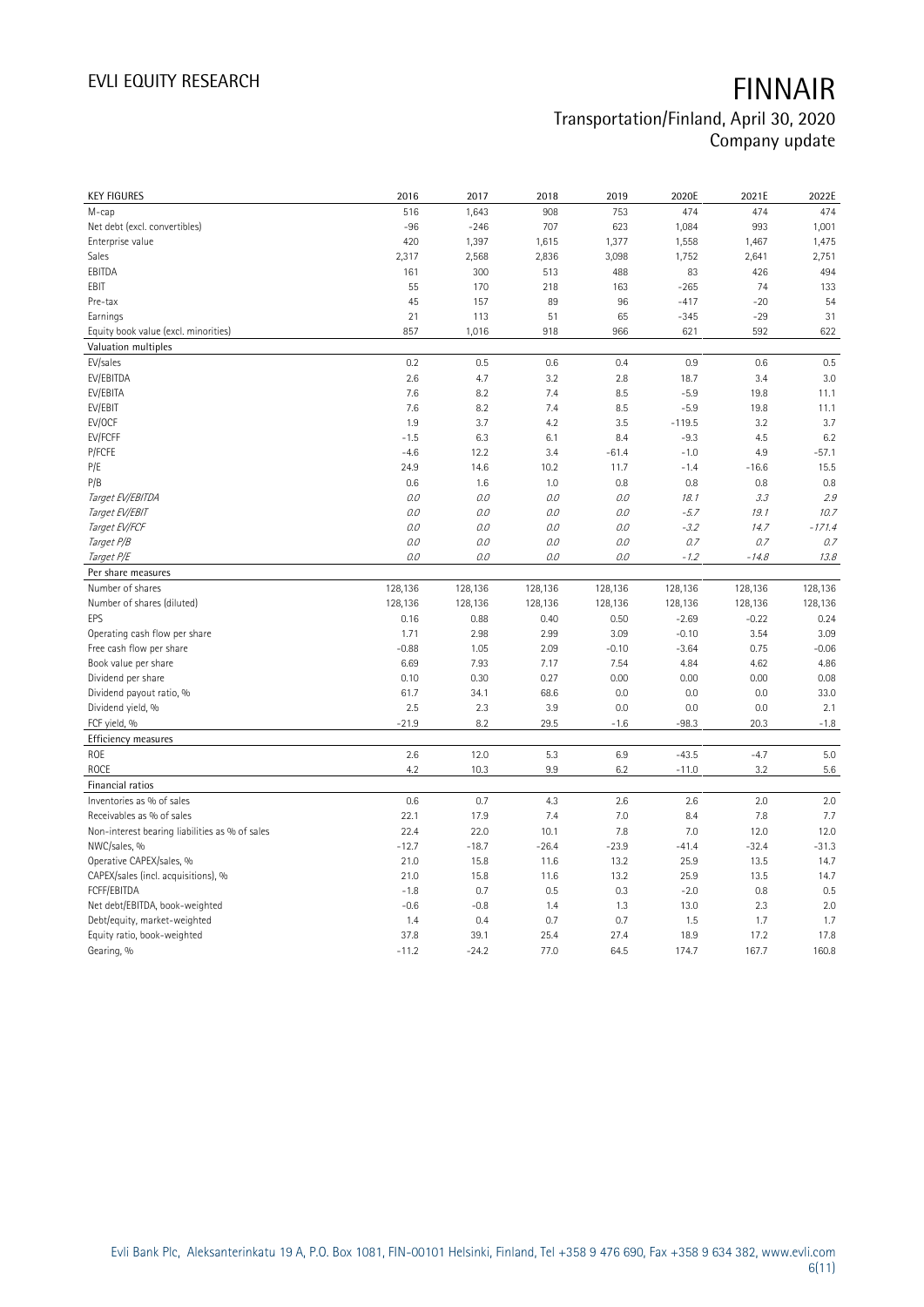COMPANY DESCRIPTION: Finnair is a network airline established in 1923. The company specializes in passenger and cargo traffic between Asia and Europe and it has over 100 destinations worldwide. The company has modern and eco-friendly fleet that consists of over 80 aircrafts.

INVESTMENT CASE: Finnair's investment case relies on growth and profitability improvement which stems from its competitive advantage of operating the transfer traffic between Europe and Asia due to its geographical position and operating a growing cost efficient and eco-friendly modern fleet.

| OWNERSHIP STRUCTURE                        | <b>SHARES</b> | <b>EURm</b> | 0/0     |
|--------------------------------------------|---------------|-------------|---------|
| Prime Minister's Office                    | 71,515,426    | 264.607     | 55.8%   |
| The local Government Pensions Institution  | 5,750,875     | 21.278      | 4.5%    |
| Varma Mutual Pension Insurance Company     | 3,261,933     | 12.069      | 2.5%    |
| Ilmarinen Mutual Pension Insurance Company | 3,005,642     | 11.121      | 2.3%    |
| Tiiviste-Group Oy                          | 2,150,000     | 7.955       | $1.7\%$ |
| The State Pension Fund                     | 2,000,000     | 7.400       | 1.6%    |
| Elo Mutual Pension Insurance Company       | 1,333,788     | 4.935       | 1.0%    |
| Oy Etra Invest Ab                          | 1,000,000     | 3.700       | 0.8%    |
| Veritas Pension Insurance Company          | 840,925       | 3.111       | 0.7%    |
| U.S. Global Jets Etf                       | 794,138       | 2.938       | 0.6%    |
| Ten largest                                | 91,652,727    | 339.115     | 72%     |
| Residual                                   | 36,483,388    | 134.989     | 28%     |
| Total                                      | 128, 136, 115 | 474.104     | 100%    |

| EARNINGS CALENDAR     |                                            |
|-----------------------|--------------------------------------------|
| July 17, 2020         | Q2 report                                  |
| October 28, 2020      | Q3 report                                  |
|                       |                                            |
|                       |                                            |
| OTHER EVENTS          |                                            |
| March 20, 2018        | AGM                                        |
|                       |                                            |
| COMPANY MISCELLANEOUS |                                            |
| CEO: Topi Manner      | Tietotie 9, 01053 FINNAIR (VANTAA AIRPORT) |

CFO: Mika Stirkkinen Tel: +358 9 818 2780 IR: Erkka Salonen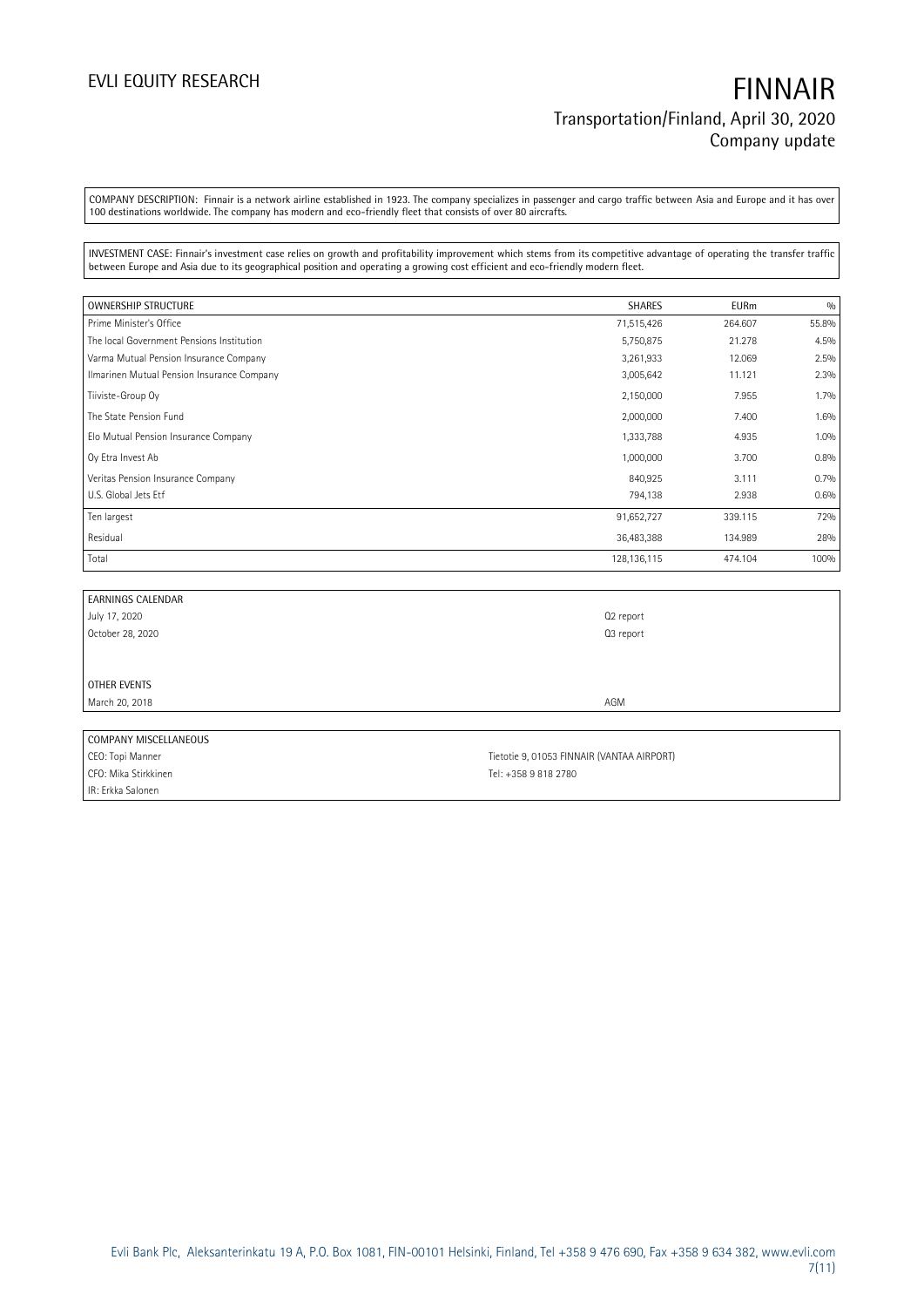DEFINITIONS

| P/E                                                                              | EPS                                                                      |
|----------------------------------------------------------------------------------|--------------------------------------------------------------------------|
|                                                                                  |                                                                          |
| Price per share                                                                  | Profit before extraord. items and taxes-income taxes + minority interest |
| Earnings per share                                                               | Number of shares                                                         |
| P/BV                                                                             | <b>DPS</b>                                                               |
|                                                                                  |                                                                          |
| Price per share                                                                  | Dividend for the financial period per share                              |
| Shareholders' equity + taxed provisions per share                                |                                                                          |
|                                                                                  |                                                                          |
| Market cap                                                                       | OCF (Operating cash flow)                                                |
|                                                                                  |                                                                          |
| Price per share * Number of shares                                               | EBITDA - Net financial items - Taxes - Increase in working               |
|                                                                                  | capital - Cash NRIs ± Other adjustments                                  |
|                                                                                  |                                                                          |
| EV (Enterprise value)                                                            | FCF (Free cash flow)                                                     |
|                                                                                  |                                                                          |
| Market cap + net debt + minority interest at market value -                      | Operating cash flow - operative CAPEX - acquisitions + divestments       |
| share of associated companies at market value                                    |                                                                          |
|                                                                                  |                                                                          |
| EV/Sales                                                                         | FCF yield, %                                                             |
|                                                                                  |                                                                          |
| Enterprise value                                                                 |                                                                          |
| <b>Sales</b>                                                                     | Free cash flow<br>Market cap                                             |
|                                                                                  |                                                                          |
| EV/EBITDA                                                                        | Operative CAPEX/sales                                                    |
|                                                                                  |                                                                          |
| Enterprise value                                                                 | Capital expenditure - divestments - acquisitions                         |
| Earnings before interest, tax, depreciation and amortization                     | Sales                                                                    |
|                                                                                  |                                                                          |
| EV/EBIT                                                                          | Net working capital                                                      |
|                                                                                  |                                                                          |
| Enterprise value                                                                 | Current assets - current liabilities                                     |
| Operating profit                                                                 |                                                                          |
| Net debt                                                                         | Capital employed/Share                                                   |
|                                                                                  |                                                                          |
| Interest bearing debt - financial assets                                         | Total assets - non-interest bearing debt                                 |
|                                                                                  | Number of shares                                                         |
|                                                                                  |                                                                          |
| Total assets                                                                     | Gearing                                                                  |
| Balance sheet total                                                              |                                                                          |
|                                                                                  | Net debt<br>Equity                                                       |
|                                                                                  |                                                                          |
| Div yield, %                                                                     | Debt/Equity, %                                                           |
|                                                                                  |                                                                          |
| Dividend per share                                                               | Interest bearing debt                                                    |
| Price per share                                                                  | Shareholders' equity $+$ minority interest $+$ taxed provisions          |
|                                                                                  |                                                                          |
|                                                                                  |                                                                          |
| Payout ratio, %                                                                  | Equity ratio, %                                                          |
|                                                                                  |                                                                          |
| Total dividends                                                                  | Shareholders' equity $+$ minority interest $+$ taxed provisions          |
| Earnings before extraordinary items and taxes - income taxes + minority interest | Total assets - interest-free loans                                       |
|                                                                                  |                                                                          |
| ROCE, %                                                                          | CAGR, %                                                                  |
|                                                                                  |                                                                          |
| Profit before extraordinary items + interest expenses+ other financial costs     |                                                                          |
| Balance sheet total - non-interest bearing debt (average)                        | Cumulative annual growth rate = Average growth per year                  |
|                                                                                  |                                                                          |
| ROE, %                                                                           |                                                                          |
|                                                                                  |                                                                          |
| Profit before extraordinary items and taxes - income taxes                       |                                                                          |
| Shareholder's equity + minority interest + taxed provisions (average)            |                                                                          |
|                                                                                  |                                                                          |
|                                                                                  |                                                                          |
|                                                                                  |                                                                          |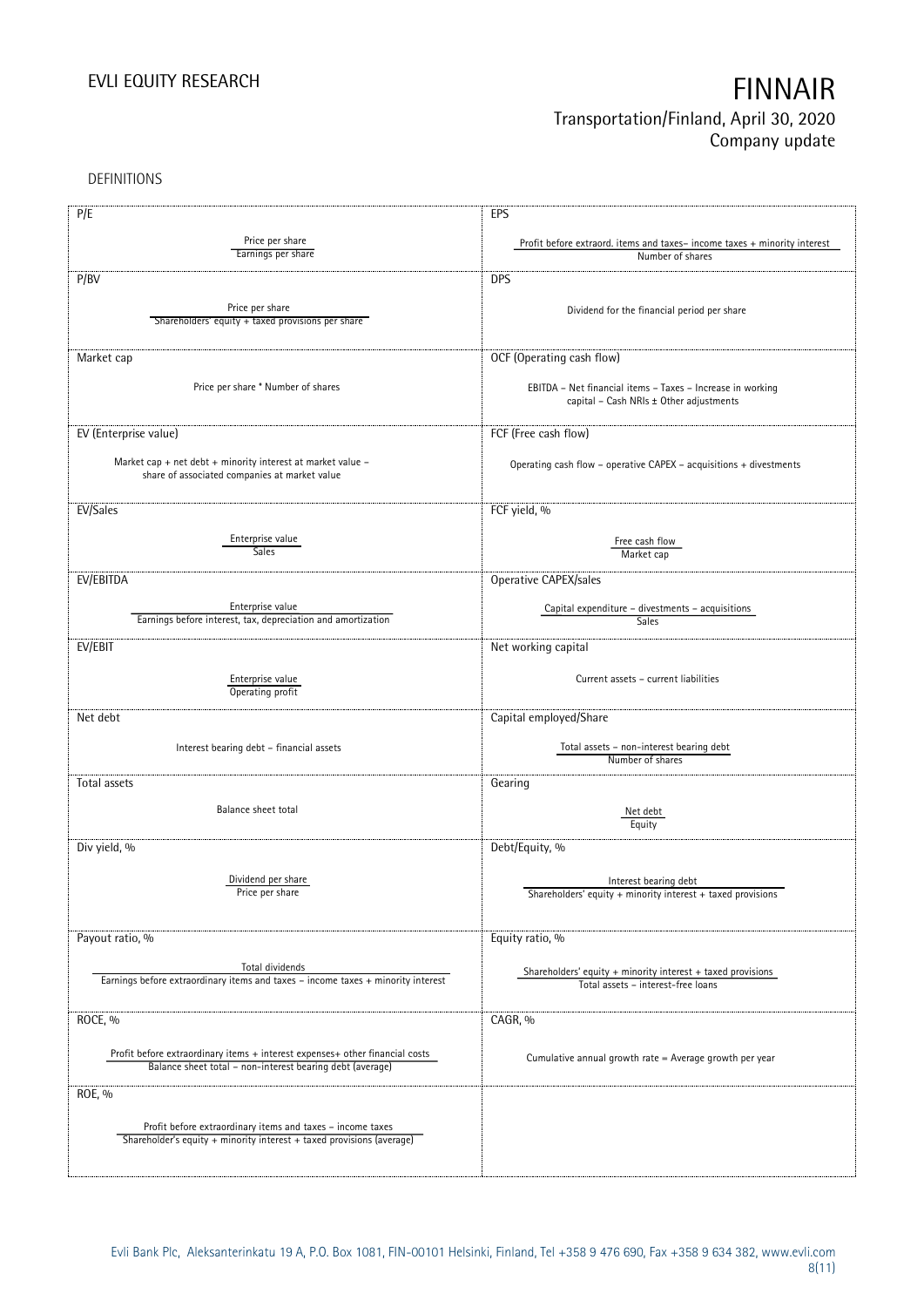### Important Disclosures

Evli Research Partners Plc ("ERP") uses 12-month target prices. Target prices are defined by utilizing analytical techniques based on financial theory including (but not limited to) discounted cash flow analysis and comparative valuation. The selection of valuation methods depends on different circumstances. Target prices may be altered on the basis of new information coming to light in the underlying company or changes in interest rates, changes in foreign exchange rates, other securities prices or market indices or outlook for the aforementioned factors or other factors that may change the conditions of financial markets. Recommendations and changes by analysts are available at [Analysts' recommendations and ratings revisions](https://research.evli.com/JasperAllModels.action?authParam=key;461&authParam=x;G3rNagWrtf7K&authType=3).

Investment recommendations are defined as follows:

| Target price compared to share price | Recommendation |
|--------------------------------------|----------------|
| $<-10.96$                            | <b>SFII</b>    |
| $-10 - (+10)$ %                      | HOI D          |
| > 10%                                | <b>BUY</b>     |

ERP's investment recommendation of the analyzed company is updated at least 2 timer per year.



The graph above shows the distribution of ERP's recommendations of companies under coverage in 1st of February 2019. If recommendation is not given, it is not mentioned here.

### Name(s) of the analyst(s): Rissanen

This research report has been prepared by Evli Research Partners Plc ("ERP" or "Evli Research"). ERP is a subsidiary of Evli Bank Plc. Production of the investment recommendation has been concluded on [30.04.2020, 8:30]. This report has been published on [30.04.2020, 9:25].

None of the analysts contributing to this report, persons under their guardianship or corporations under their control have a position in the shares of the company or related securities.

The date and time for any price of financial instruments mentioned in the recommendation refer to the previous trading day's closing price(s) unless otherwise stated in the report.

Each analyst responsible for the content of this report assures that the expressed views accurately reflect the personal views of each analyst on the covered companies and securities. Each analyst assures that (s)he has not been, nor are or will be, receiving direct or indirect compensation related to the specific recommendations or views contained in this report.

Companies in the Evli Group, affiliates or staff of companies in the Evli Group, may perform services for, solicit business from, hold long or short positions in, or otherwise be interested in the investments (including derivatives) of any company mentioned in the publication or report.

Neither ERP nor any company within the Evli Group have managed or co-managed a public offering of the company's securities during the last 12 months prior to, received compensation for investment banking services from the company during the last 12 months prior to the publication of the research report.

ERP has signed an agreement with the issuer of the financial instruments mentioned in the recommendation, which includes production of research reports. This assignment has a limited economic and financial impact on ERP and/or Evli. Under the assignment ERP performs services including, but not limited to, arranging investor meetings or –events, investor relations communication advisory and production of research material.

ERP or another company within the Evli Group does not have an agreement with the company to perform market making or liquidity providing services. months prior to, received compensation for investment banking services from the company during the last 12 months prior to the publication of the. For the prevention and avoidance of conflicts of interests with respect to this report, there is an information barrier (Chinese wall) between Investment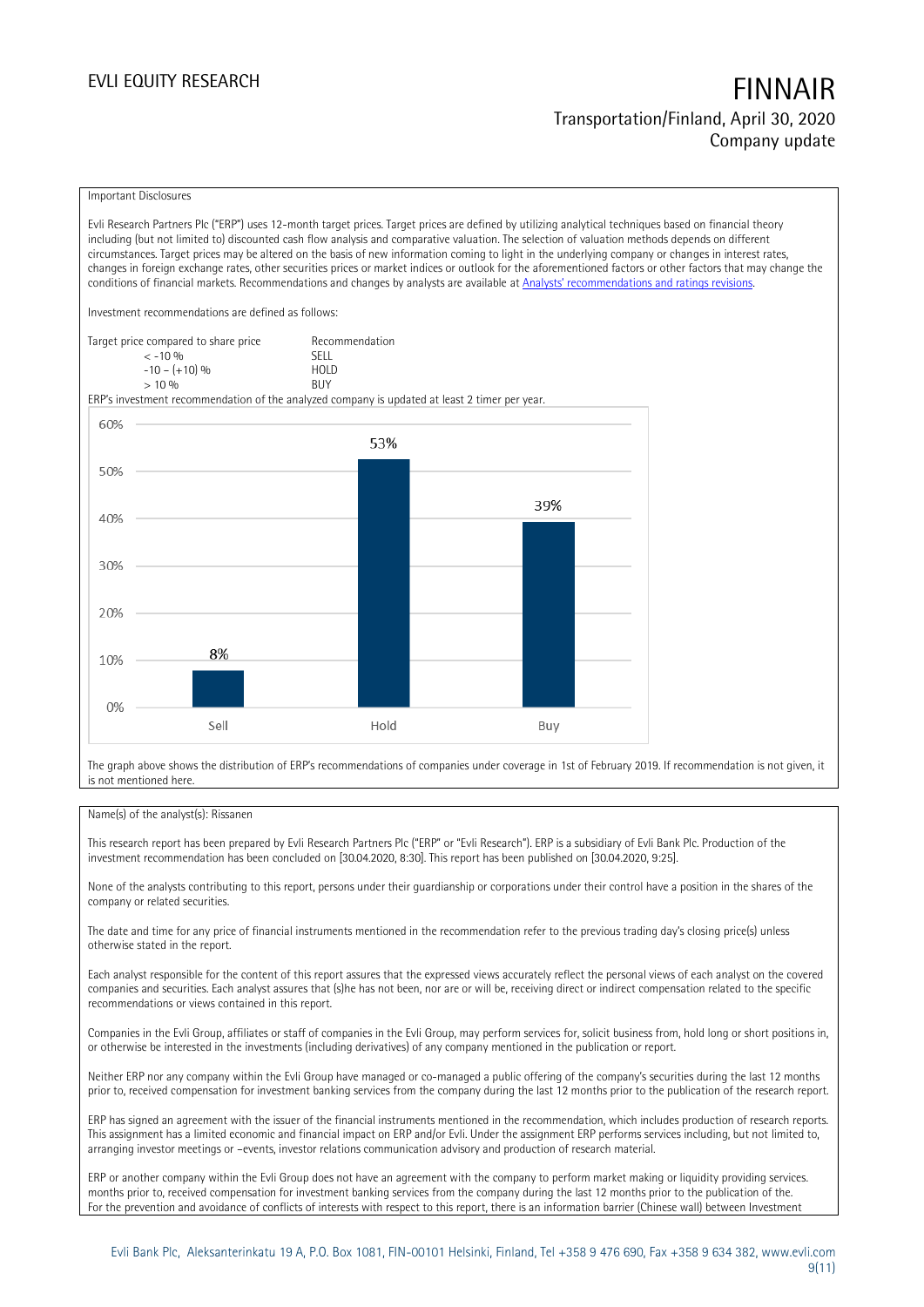Research and Corporate Finance units concerning unpublished investment banking services to the company. The remuneration of the analyst(s) is not tied directly or indirectly to investment banking transactions or other services performed by Evli Bank Plc or any company within Evli Group.

This report has not been disclosed to the company prior to its dissemination.

This report is provided and intended for informational purposes only and may not be used or considered under any circumstances as an offer to sell or buy any securities or as advice to trade any securities.

This report is based on sources ERP considers to be correct and reliable. The sources include information providers Reuters and Bloomberg, stock-exchange releases from the companies and other company news, Statistics Finland and articles in newspapers and magazines. However, ERP does not guarantee the materialization, correctness, accuracy or completeness of the information, opinions, estimates or forecasts expressed or implied in the report. In addition, circumstantial changes may have an influence on opinions and estimates presented in this report. The opinions and estimates presented are valid at the moment of their publication and they can be changed without a separate announcement. Neither ERP nor any company within the Evli Group are responsible for amending, correcting or updating any information, opinions or estimates contained in this report. Neither ERP nor any company within the Evli Group will compensate any direct or consequential loss caused by or derived from the use of the information represented in this publication.

All information published in this report is for the original recipient's private and internal use only. ERP reserves all rights to the report. No part of this publication may be reproduced or transmitted in any form or by any means, electronic, mechanical, photocopying, recording or otherwise, or stored in any retrieval system of any nature, without the written permission of ERP.

This report or its copy may not be published or distributed in Australia, Canada, Hong Kong, Japan, New Zealand, Singapore or South Africa. The publication or distribution of this report in certain other jurisdictions may also be restricted by law. Persons into whose possession this report comes are required to inform themselves about and to observe any such restrictions.

Evli Bank Plc is not registered as a broker-dealer with the U. S. Securities and Exchange Commission ("SEC"), and it and its analysts are not subject to SEC rules on securities analysts' certification as to the currency of their views reflected in the research report. Evli Bank is not a member of the Financial Industry Regulatory Authority ("FINRA"). It and its securities analysts are not subject to FINRA's rules on Communications with the Public and Research Analysts and Research Reports and the attendant requirements for fairness, balance and disclosure of potential conflicts of interest. This research report is only being offered in U.S. by Auerbach Grayson & Company, LLC (Auerbach Grayson) to Major U.S. Institutional Investors and is not available to, and should not be used by, any U.S. person or entity that is not a Major U.S. Institutional Investor. Auerbach Grayson is a broker-dealer registered with the U.S. Securities and Exchange Commission and is a member of the FINRA. U.S. entities seeking more information about any of the issuers or securities discussed in this report should contact Auerbach Grayson. The securities of non-U.S. issuers may not be registered with or subject to SEC reporting and other requirements.

ERP is not a supervised entity but its parent company Evli Bank Plc is supervised by the Finnish Financial Supervision Authority.